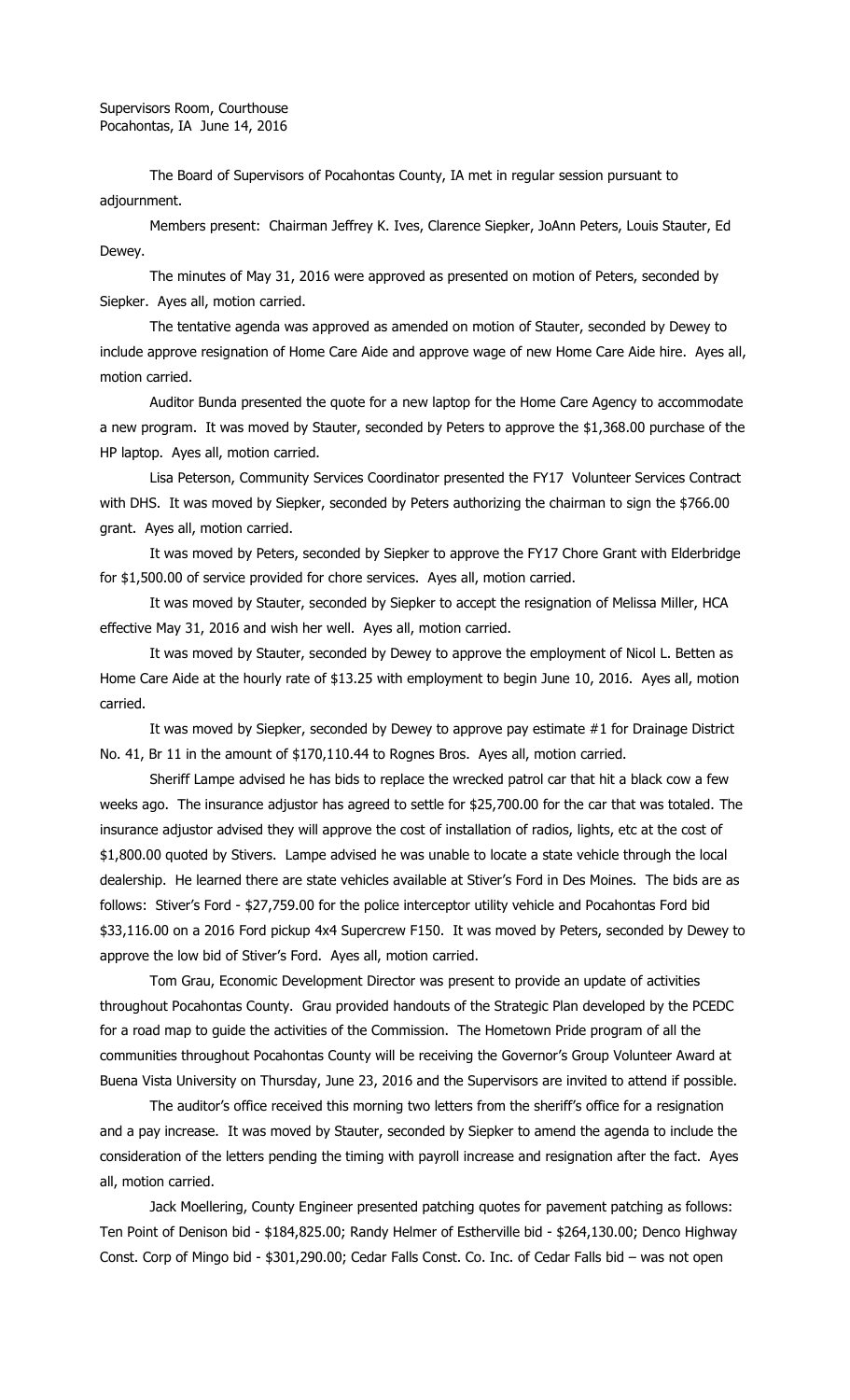due to amendment laced a signature. Following discussion it was moved by Stauter, seconded by Dewey to approve the low bid of Ten Point Construction. Ayes all, motion carried.

Moellering noted that Bargen, Inc. is in the area and would like to have them do the joint sealing of county pavements of which there is approximately 2.5 miles to be completed. The quote provided by Bargen is \$37,994.16 for the 2.5 miles of patching. Supervisor Stauter expressed concern of the price and requested that bids be requested. The board concurred and directed Moellering to seek bids.

Moellering presented a Utility Permit with Iowa Lakes Electric for installation of a buried line at  $190<sup>th</sup>$  Ave and 420<sup>th</sup> St in Cummins Township. It was moved by Stauter, seconded by Peters to approve the permit with the understanding that Don Cirks will locate the tile for the utility company to bury line beneath the tile line and Don Cirks will inspect the tile prior to closing. Ayes all, motion carried.

Moellering was directed to get a letter out to the landowner encroaching into the road right of way. The board members requested a copy of the burning ban and right of way ordinance of record.

Gary Atherton, Asst. to the Engineer and Drainage Clerk presented a price comparison on pipe for drainage district needs. There was discussion of need for drainage projects, if small projects should be part of project cost through contractor, billing through Secondary Roads, etc. Chairman Ives noted that this was not an agenda item and due to time constraints need to discuss at a future meeting.

It was moved by Peters, seconded by Dewey to approve the wage increase to \$15.42 per the union contract effective June 1, 2016 for Kelli Rhiner, dispatcher/jailer having completed the probationary period. Ayes all, motion carried.

It was moved by Siepker, seconded by Dewey to approve the resignation of Brett Bailey as parttime dispatcher with no effective date noted; he will be removed from payroll. Ayes all, motion carried.

It was moved by Siepker, seconded by Peters to reappoint Keith Hoffman to the Veteran's Affairs Commission for another three year term ending December 31, 2018 and to table appointment of the vacant position pending study of the applicants. Ayes all, motion carried.

It was moved by Dewey, seconded by Siepker to acknowledge receipt of the following Manure Mangement Plans: (1) Dennis Wadle facility – ID  $#$  58555 located in the SE NE, Section 6, Williams Township, Calhoun County with Dennis Wadle as owner and contact person; (2) MAKAR Enterprise, Inc. – Mohr Site facility - ID# 62921 located in the SW NW, Section 30, Dover Township with MAKAR Enterprise, Inc. as the owner and Rusty Kosky as the contact person; (3) Dan & Laura Erickson facility – ID # 60392 located in the SE NE, Section 24, Colfax Township with Dan Erickson as the owner and contact person; (4) Tweedie, Finisher Farm facility - ID # 62990 located in the SW SE, Section 16, Dover Township with N Holdings, LLC as the owner and Keith Kratchmer as the contact person; (5) Henry Finisher Farm facility – ID  $#$  64710 located in SW SE, Section 5, Powhatan Township with nelson Development 18, LLC as the owner and Keith Kratchmer as the contact person; (6) Frank South finisher Farm facility – ID # 58363 located in NE SE, Section 28, Sherman Township with Iiowa Select Farms, L.L.P. as the owner and Keith Kratchmer as the contact person;  $(7)$  Dirks facility – ID # 64551 located in SE SE, Section 30, Grant Township with Marvin Dirks, Jr. as the owner and contact person. Ayes all, motion carried.

The Bid Specifications and Project Plans were presented as received from Bolton & Menk, Inc for D.D. 11. It was moved by Siepker, seconded by Stauter to approve the Plans and Specifications and set 10:30 a.m. on Tuesday, June 28, 2016 to open bids and 11:15 a.m. to award the bid and to publish the Notice to Bidders for two weeks. Ayes all, motion carried.

The following claims were audited and allowed:

| A & M Laundry<br><b>AT&amp;T</b> | Supplies<br>Phone | 66.86<br>200.34 | $\mathbf{1}$<br>2 |
|----------------------------------|-------------------|-----------------|-------------------|
| Ability Network                  | Services          | 196.00          | 2                 |
| Adv Systems                      | Copier Ex         | 139.36          | 1                 |
| Adv Systems                      | Copier Ex         | 110.78          | 1                 |
| Aq Partners                      | Fuel              | 846.10          | $\mathbf{1}$      |
| Alliant Energy                   | Utilities         | 234.40          | 1                 |
| Client                           | Chore Services    | 95.00           | $\mathbf{1}$      |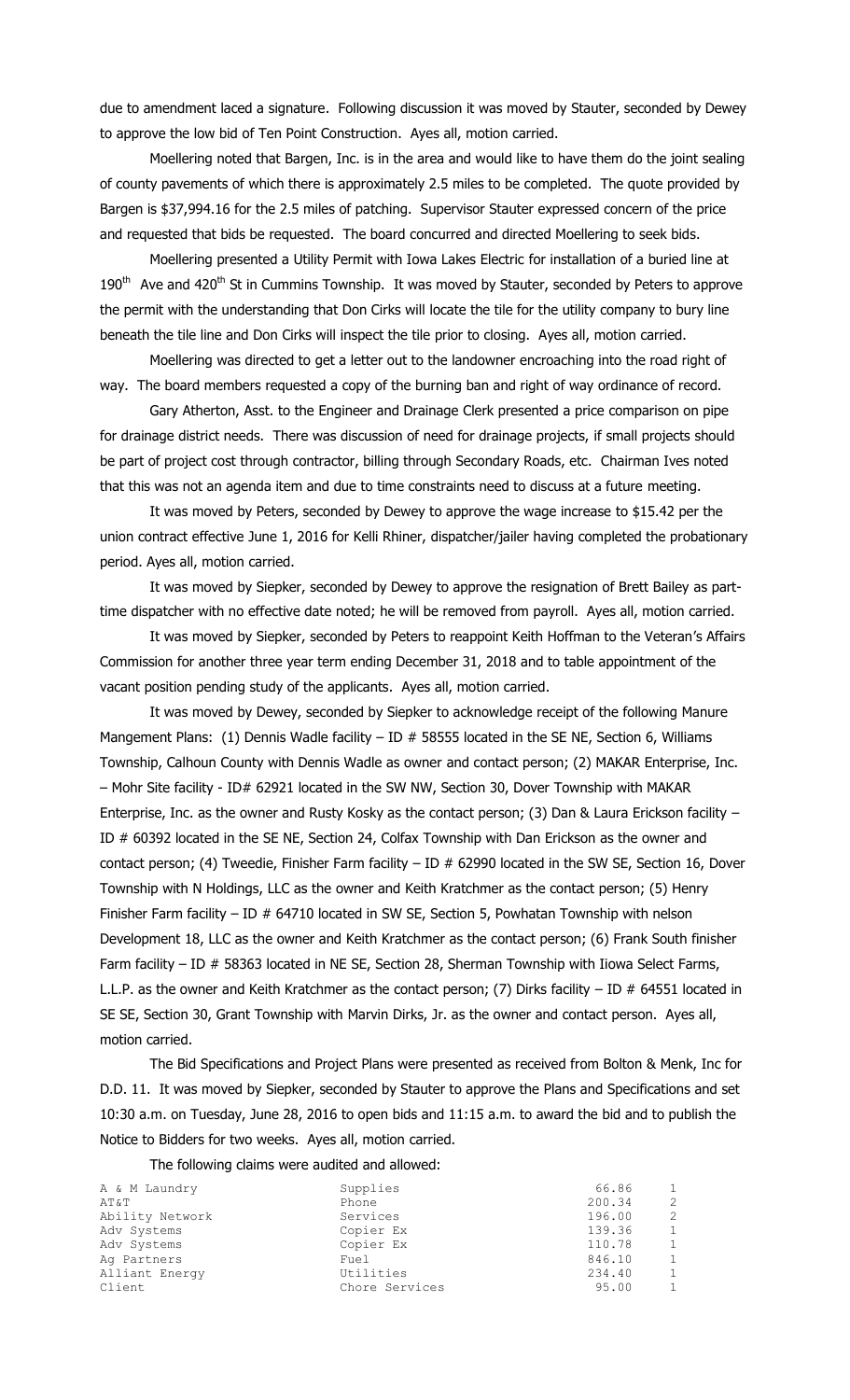| N Anderson                         | PEO                         | 170.50             | 1                                |
|------------------------------------|-----------------------------|--------------------|----------------------------------|
| Arnold Motor                       | Parts                       | 712.25             | 1                                |
| Client                             | Services                    | 163.50             | $\mathbf{1}$                     |
| Barco Municipal                    | Materials                   | 7464.20            | $\mathbf{1}$                     |
| A Beneke                           | Monthly Ex                  | 4715.27            | $\mathbf{1}$                     |
| P Berte                            | Courier                     | 18.00              | 1<br>$\mathbf{1}$                |
| M Bierl<br>C Boeckholt             | Courier<br>PEO              | 18.00<br>173.50    | 1                                |
| P Boughey                          | PEO                         | 173.50             | 1                                |
| BV Co Journal                      | Publications                | 477.09             | $\overline{c}$                   |
| M Bunda                            | Supplies                    | 10.70              | 1                                |
| BV Stationery                      | Supplies                    | 525.00             | 1                                |
| Cal Co ECA                         | Utilities                   | 59.53              | $1\,$                            |
| Calhoun-Burns                      | Bridge Rate/Inspect         | 627.61             | $\mathbf{1}$                     |
| Carpenter Uniform                  | Uniforms                    | 373.50             | $\overline{2}$                   |
| CID                                | Supplies                    | 183.40             | $\overline{c}$                   |
| CenturyLink                        | Phone                       | 1171.70            | 9                                |
| Cintas                             | Supplies                    | 38.58              | $\mathbf 1$                      |
| J Conlin                           | Phone REMB                  | 25.00              | 1                                |
| Counsel                            | Supplies                    | 117.79             | $\overline{c}$<br>$\overline{2}$ |
| 0 Cressler                         | Conference<br>PEO           | 844.33             | 1                                |
| M Crotty<br>B Dahl                 | Mile/Phone REMB             | 149.00<br>280.95   | $\overline{c}$                   |
| R DeWall                           | Courier                     | 31.50              | $\mathbf{1}$                     |
| Dollar Gen                         | Supplies                    | 12.25              | $\mathbf{1}$                     |
| Doolittle Oil                      | Supplies                    | 965.09             | 1                                |
| Dossier Systems                    | Computer Ser                | 447.00             | $\mathbf{1}$                     |
| Doyle Const                        | Services                    | 1300.00            | $\mathbf{1}$                     |
| ElectionSource                     | Supplies                    | 30.25              | 1                                |
| R Enockson                         | Mileage                     | 195.62             | $\mathbf{1}$                     |
| Farm & Home                        | Supplies                    | 1016.97            | 3                                |
| Feld Fire                          | Inspection                  | 110.00             | 1                                |
| D Ferguson                         | Mile/Phone REMB             | 315.76             | $\overline{c}$                   |
| M Ferguson                         | Mile/Phone REIM             | 211.25             | $\overline{c}$                   |
| D Fitchett                         | Phone Ex                    | 250.00             | $\mathbf{1}$                     |
| D Flaherty<br>City-Fonda           | REMB<br>EMT REIM            | 150.00<br>1668.50  | 1<br>$\mathbf{1}$                |
| City-Fonda                         | Utilities                   | 126.01             | 1                                |
| C Frerk                            | Mileage                     | 135.00             | 1                                |
| Genesis                            | Janitorial                  | 750.00             | 1                                |
| Gilmore City                       | Utilities                   | 53.00              | 1                                |
| GIS Workshop                       | Software                    | 400.00             | 1                                |
| GSK Financial                      | Medical                     | 908.69             | $\mathbf{1}$                     |
| C Gonzalez                         | PEO                         | 178.00             | $\mathbf{1}$                     |
| D Gordon                           | PEO                         | 199.00             | $\mathbf 1$                      |
| T Grau<br>Great Am Fin             | Expenses<br>Copier Lease    | 8210.61<br>70.73   | 1<br>$\mathbf{1}$                |
| E Hallberg                         | <b>PEO</b>                  | 144.00             | $\mathbf{1}$                     |
| L Hallman                          | Courier                     | 18.00              | $\mathbf{1}$                     |
| J Hammen                           | Transport Ex                | 15.33              | $1\,$                            |
| City-Havelock                      | RUT/FTM                     | 629.01             | $1\,$                            |
| Client                             | Services                    | 55.00              | $\mathbf{1}$                     |
| C Hoffman                          | PEO                         | 139.50             | $\mathbf{1}$                     |
| K Hoffman                          | Mileage                     | 17.00              | $\mathbf{1}$                     |
| Humboldt Co HD                     | Permit Fees                 | 125.00             | $\mathbf{1}$                     |
| Humboldt Co Sheriff                | Prisoner Ser                | 542.30             | $\overline{4}$                   |
| IA Lakes Elec                      | Utilities                   | 676.17             | $1\,$<br>$\mathbf{1}$            |
| IA Park & Rec<br><b>IACCVSO</b>    | Training<br>Dues            | 135.00<br>50.00    | $\mathbf{1}$                     |
| IDVille                            | Supplies                    | 87.90              | $1\,$                            |
| Inland Truck                       | Parts                       | 260.92             | $1\,$                            |
| <b>ISCTA</b>                       | Dues                        | 300.00             | 1                                |
| J Ives                             | BOS Ex                      | 2124.19            | $1\,$                            |
| Jack's Uniform                     | Supplies                    | 140.89             | $\mathbf{1}$                     |
| Jacks OK Tire                      | Tires/Parts                 | 1287.08            | $\mathbf{1}$                     |
| D Jergens                          | PEO                         | 175.50             | $\mathbf{1}$                     |
| R Jergens                          | Mileage                     | 435.90             | $1\,$                            |
| K Johnson                          | PEO                         | 203.00             | $\mathbf{1}$<br>$\mathbf{1}$     |
| Johnston Auto<br>Keep IA Beautiful | Supplies<br>Membership Dues | 434.87<br>12000.00 | $1\,$                            |
| J La Velle                         | PEO                         | 181.00             | $1\,$                            |
| B Larsen                           | Transport Ex                | 10.68              | $\mathbf{1}$                     |
| Client                             | Services                    | 10.00              | $\mathbf{1}$                     |
| House of Print                     | Services                    | 49.50              | $\mathbf{1}$                     |
| Laurens Municipal                  | Utilities                   | 275.03             | 1                                |
| Laurens Sun                        | Publications                | 768.28             | $\overline{4}$                   |
| Lawn Ranger                        | Lawn Care CH                | 670.00             | $\mathbf{1}$                     |
| M Lenz                             | PEO                         | 169.00             | $\mathbf{1}$                     |
| A Levene<br>E Lund                 | PEO<br>PEO                  | 169.00<br>139.50   | $\mathbf{1}$<br>$\mathbf{1}$     |
| Mail Servcs                        | Print/Postage               | 280.80             | $1\,$                            |
| P Malecek                          | PEO                         | 164.50             | 1                                |
| Mangold Environ                    | Water Tests                 | 35.25              | $\mathbf{1}$                     |
| Martin Marietta                    | Rdstone                     | 442.86             | $\mathbf 1$                      |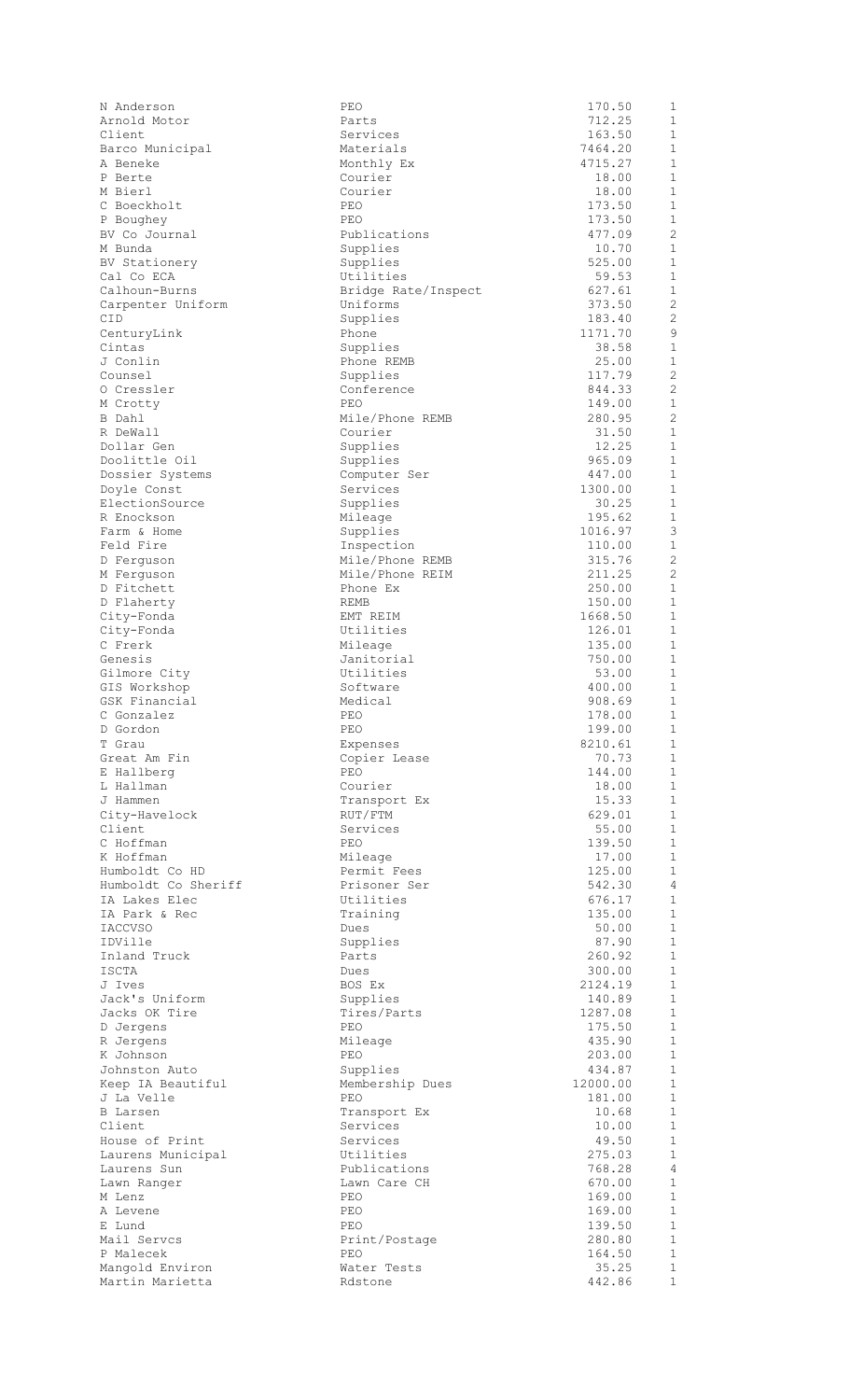| B McGriff                    | PEO                       | 198.00           | 1                            |
|------------------------------|---------------------------|------------------|------------------------------|
| K Metzger                    | Phone/Mileage REMB        | 180.90           | 2                            |
| MidAmeri Energy              | Utilities                 | 164.13           | 2                            |
| Midwest Wheel                | Supplies                  | 404.92           | $\mathbf{1}$                 |
| M Miller                     | Mileage                   | 137.50           | $\mathbf{1}$                 |
| P Mooney                     | Phone REIM                | 150.00           | 1<br>$\mathbf{1}$            |
| G Morgan                     | Meal REIM                 | 78.00            |                              |
| M Myers                      | Outside Assist            | 478.00           | $\mathbf{1}$<br>$\mathbf{1}$ |
| Napa<br>O Nelson             | Supplies<br>Courier       | 149.00<br>31.00  | $\mathbf{1}$                 |
| <b>B</b> Nielsen             | PEO                       | 193.00           | $\mathbf{1}$                 |
| N IA Telecom                 | Phone                     | 265.00           | $\mathbf{1}$                 |
| NW IA Youth Emerg            | Shelter Ser               | 7817.00          | $\mathbf{1}$                 |
| R Nystrom                    | CVA Mileage               | 10.00            | $\mathbf{1}$                 |
| Office Depot                 | Supplies                  | 71.45            | $\mathbf{1}$                 |
| Office Elements              | Supplies                  | 3596.63          | 10                           |
| Office Systems               | Copier Main               | 72.94            | 1                            |
| Owen/King                    | SIR                       | 274.95           | $\mathbf{1}$                 |
| Palmer Mutual Tel            | Phone                     | 314.92           | 1                            |
| City-Palmer                  | RUT/FTM                   | 1961.45          | 2                            |
| City-Plover                  | RUT/FTM                   | 1122.19          | $\mathbf{1}$                 |
| Po Co Aud                    | Phone                     | 50.50            | $\mathbf{1}$                 |
| Po Co Sec Rd                 | Fuel/Repairs              | 2798.05          | 2                            |
| Po Co Sheriff                | Investigations            | 1000.00          | $\mathbf{1}$                 |
| Po Co Solid Waste            | Rural Waste               | 8855.11          | $\mathbf{1}$                 |
| Poca Comm Hospital           | Services                  | 4510.49          | 3                            |
| Poca Equip                   | Sup/Repairs               | 119.25           | $\mathbf{1}$                 |
| Poca Fiber                   | Internet                  | 369.80           | 6                            |
| Poca Ford                    | Main Ser                  | 35.70            | $\mathbf{1}$                 |
| Poca Lumber                  | Supplies                  | 43.49            | 2                            |
| Poca Manor                   | Prisoner Meals            | 2190.00          | $\mathbf{1}$                 |
| Poca Postmaster              | Postage                   | 136.00           | 2<br>$\mathbf{1}$            |
| Poca Sales & Serv            | Repairs/Main<br>Utilities | 35.95<br>3587.43 | 9                            |
| City-Pocahontas<br>Pro Co-Op | Fuel                      | 17473.09         | 4                            |
| Qualification Targets        | Ammunition                | 476.81           | 1                            |
| RAM Systems                  | Maintenance               | 545.00           | $\mathbf{1}$                 |
| Ramada                       | Lodging                   | 184.80           | $\mathbf{1}$                 |
| Record Dem                   | Publications              | 2689.92          | 5                            |
| B Reis                       | Supplies                  | 165.37           | $\mathbf{1}$                 |
| G Reiter                     | PEO                       | 144.00           | $\mathbf{1}$                 |
|                              |                           |                  |                              |
| S Richardson                 | Phone/Mileage REMB        | 25.00            | $\mathbf{1}$                 |
| Richardson's Serv            | Maint                     | 95.40            | $\mathbf{1}$                 |
| Rolfe Flower Bin             | Landscape                 | 244.00           | $\mathbf 1$                  |
| City-Rolfe                   | Utilities                 | 56.92            | 1                            |
| <b>B</b> Runneberg           | Meal REIM                 | 55.85            | 1                            |
| M Samuelson                  | Supplies                  | 575.00           | $\mathbf{1}$                 |
| Schneider Corp               | Beacon Ser                | 23885.00         | 2                            |
| Genesis                      | Services                  | 73.73            | $\mathbf{1}$                 |
| Client                       | Services                  | 40.00            | $\mathbf{1}$                 |
| L Schramm                    | Courier                   | 34.00            | $\mathbf{1}$                 |
| Schumacher's Nursery         | Trees/Shrubs              | 134.73           | $\mathbf{1}$                 |
| Seiler App                   | Repair Ser                | 243.25           | $\mathsf 3$                  |
| J Shimon                     | PEO                       | 185.00           | $\mathbf{1}$                 |
| SiteOne Landscape            | Chemicals                 | 349.99           | $\mathbf{1}$                 |
| Smith/Lot Funeral            | Services                  | 1245.00          | $\mathbf{1}$                 |
| Solutions                    | Comp Main/Supplies        | 2640.37          | $\mathbf{1}$                 |
| D Spaulding                  | PEO<br>Services           | 222.50           | $\mathbf{1}$<br>$\mathbf{1}$ |
| Sports Rehab<br>D Stall      |                           | 252.02<br>415.50 |                              |
| Star Leasing                 | Phone/Mileage<br>Copier   | 285.02           | $\mathbf{2}$<br>3            |
| M Parrott                    | Form Supplies             | 40.14            | $\mathbf{1}$                 |
| Superior Signals             | Lights                    | 60.44            | $\mathbf{1}$                 |
| K Swanson                    | PEO                       | 197.50           | $\mathbf{1}$                 |
| Thrifty White                | Medical                   | 16.50            | $\mathbf{1}$                 |
| Thrifty White                | Medical                   | 22.99            | $\mathbf 1$                  |
| J Timan                      | PEO                       | 185.00           | $\mathbf{1}$                 |
| R Timan                      | Courier                   | 38.50            | $\mathbf{1}$                 |
| <b>UDMO</b>                  | Allocation                | 3500.00          | $\mathbf{1}$                 |
| US Bank                      | Off Equip                 | 81.27            | $\mathbf{2}$                 |
| US Cellular                  | Phone                     | 227.79           | $\mathfrak{Z}$               |
| <b>USPS</b>                  | Postage Sup               | 577.25           | $\mathbf{1}$                 |
| J VanDeest                   | <b>PEO</b>                | 182.00           | $\mathbf{1}$                 |
| Van Diest Supply             | Chemicals                 | 22405.88         | $\mathbf{1}$                 |
| City-Varina<br>Verizon       | RUT/FTM<br>Phone          | 322.78           | $\mathbf{1}$<br>3            |
| B Vosberg                    | PEO                       | 184.00           | $\mathbf{1}$                 |
| A Walstead                   | PEO                       | 175.00<br>164.50 | $\mathbf{1}$                 |
| A Warner                     | Services                  | 123.91           | $\mathbf{1}$                 |
| L Wells                      | HB Mileage                | 50.00            | $\mathbf{1}$                 |
| Wernimont Electric           | Repairs                   | 100.82           | $\mathbf{1}$                 |
| Wex Bank                     | Fuel                      | 44.57            | $\mathbf{1}$                 |
| D Williams<br>Windstream     | Courier<br>Phone          | 18.00<br>494.82  | $\mathbf{1}$<br>$\mathbf 1$  |